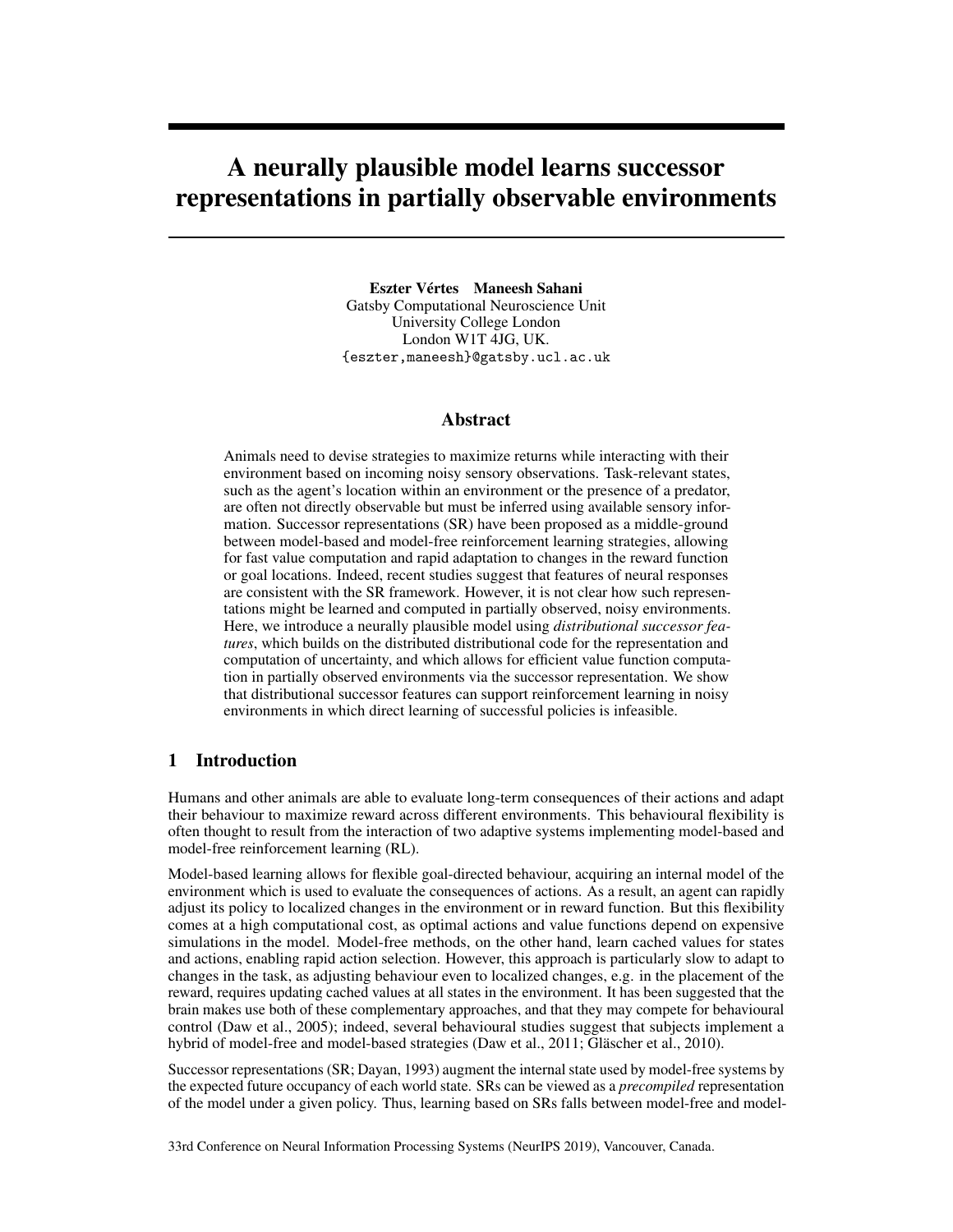based approaches and correspondingly can reproduce a range of behaviours (Russek et al., 2017). Recent studies have argued for evidence consistent with SRs in rodent hippocampal and human behavioural data (Stachenfeld et al., 2017; Momennejad et al., 2017).

Motivated by both theoretical and experimental work arguing that neural RL systems operate over latent states and need to handle state uncertainty (Dayan and Daw, 2008; Gershman, 2018; Starkweather et al., 2017), our work takes the successor framework further by considering partially observable environments. Adopting the framework of distributed distributional coding (Vértes and Sahani, 2018), we show how learnt latent dynamical models of the environment can be naturally integrated with SRs defined over the latent space. We begin with short overviews of reinforcement learning in the partially observed setting (section 2); the SR (section 3); and distributed distributional codes (DDCs) (section 4). In section 5, we describe how using DDCs in the generative and recognition models leads to a particularly simple algorithm for learning latent state dynamics and the associated SR.

## 2 Partially observable Markov decision processes

Markov decision processes (MDP) provide a framework for modelling a wide range of sequential decision-making tasks relevant for reinforcement learning. An MDP is defined by a set of states S and actions  $\overline{A}$ , a reward function  $R : S \times A \to \mathbb{R}$ , and a probability distribution  $\mathcal{T}(s'|s, a)$  that describes the Markovian dynamics of the states conditioned on actions of the agent. For notational convenience we will take the reward function to be independent of action, depending only on state; but the approach we describe is easily extended to the more general case. A partially observable Markov decision process (POMDP) is a generalization of an MDP where the Markovian states  $s \in \mathcal{S}$ are not directly observable to the agent. Instead, the agent receives observations ( $o \in O$ ) that depend on the current *latent* state via an observation process  $\mathcal{Z}(o|s)$ . Formally, a POMDP is a tuple: (S,  $\mathcal{A}, \mathcal{T}, R, O, \mathcal{Z}, \gamma$ , comprising the objects defined above and a discount factor  $\gamma$ . POMDPs can be defined over either discrete or continuous state spaces. Here, we focus on the more general continuous case, although the model we present is applicable to discrete state spaces as well.

## 3 The successor representation

As an agent explores an environment, the states it visits are ordered by the agent's policy and the transition structure of the world. State representations that respect this dynamic ordering are likely to be more efficient for value estimation and may promote more effective generalization. This may not be true of the observed state coordinates. For instance, a barrier in a spatial environment might mean that two states with adjacent physical coordinates are associated with very different values.

Dayan (1993) argued that a natural state space for model-free value estimation is one where distances between states reflect the similarity of future paths given the agent's policy. The successor representation (Dayan, 1993; SR) for state  $s_i$  is defined as the expected discounted sum of future occupancies for each state  $s_j$ , given the current state  $s_i$ :

$$
M^{\pi}(s_i, s_j) = \mathbb{E}_{\pi} \Big[ \sum_{k=0}^{\infty} \gamma^k \mathbb{I}[s_{t+k} = s_j] \mid s_t = s_i \Big]. \tag{1}
$$

That is, in a discrete state space, the SR is a  $N \times N$  matrix where N is the number of states in the environment. The SR depends on the current policy  $\pi$  through the expectation in the right hand side of eq. 1, taken with respect to a (possibly stochastic) policy  $p^{\pi}(a_t|s_t)$  and environmental transitions  $\mathcal{T}(s_{t+1}|s_t, a_t)$ . The SR makes it possible to express the value function in a particularly simple form. Following from eq. 1 and the usual definition of the value function:

$$
V^{\pi}(s_i) = \sum_j M^{\pi}(s_i, s_j) R(s_j), \qquad (2)
$$

where  $R(s_i)$  is the immediate reward in state  $s_i$ .

The successor matrix  $M^{\pi}$  can be learned by temporal difference (TD) learning (Sutton, 1988), in much the same way as TD is used to update value functions. In particular, the SR is updated according to a TD error:

$$
\delta_t(s_j) = \mathbb{I}[s_t = s_j] + \gamma M^{\pi}(s_{t+1}, s_j) - M^{\pi}(s_t, s_j),
$$
\n(3)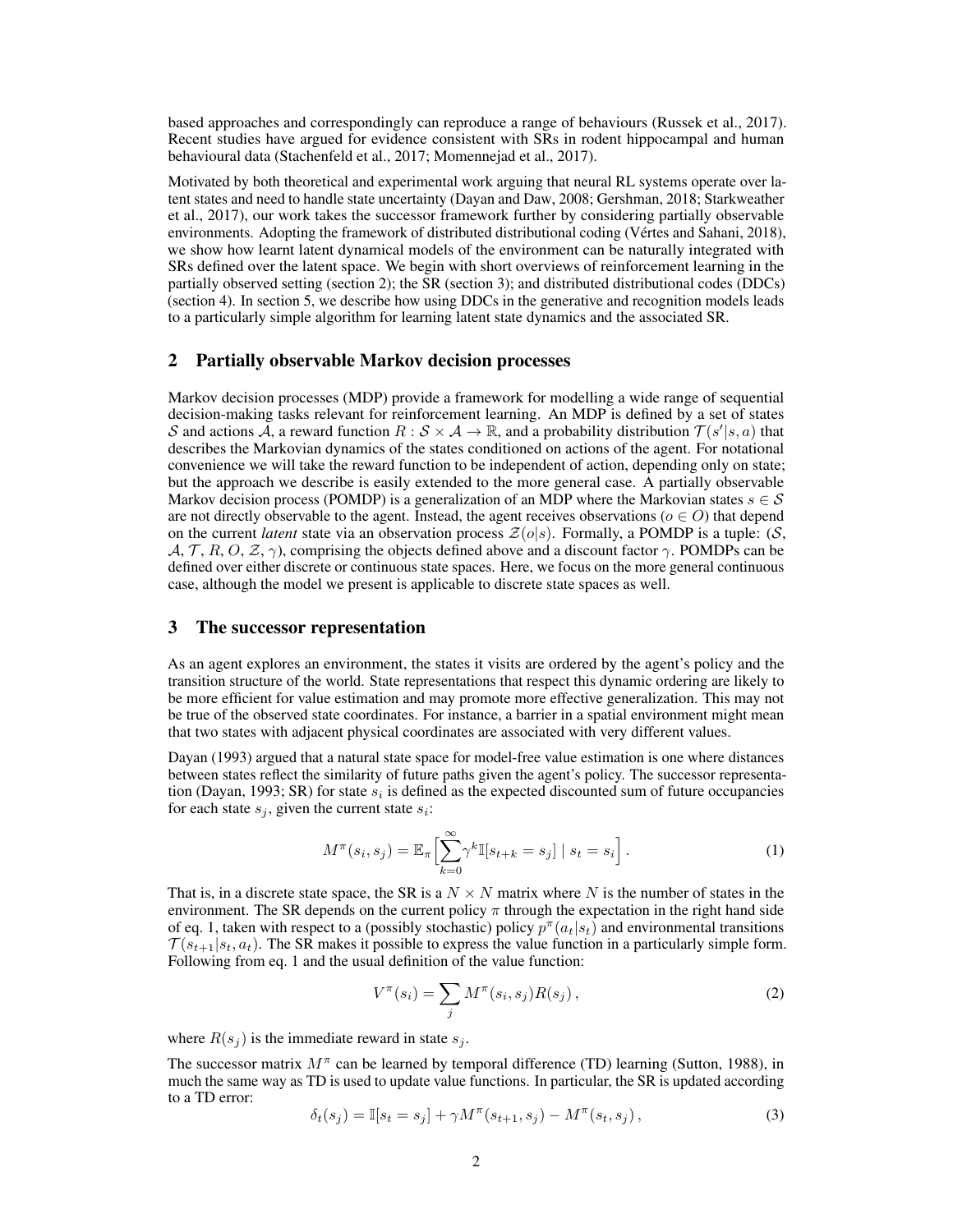which reflects errors in *state predictions* rather than rewards, a learning signal typically associated with model based RL.

As shown in eq. 2, the value function can be factorized into the SR—i.e., information about expected future states under the policy—and instantaneous reward in each state<sup>1</sup>. This modularity enables rapid policy evaluation under changing reward conditions: for a fixed policy only the reward function needs to be relearned to evaluate  $V^{\pi}(s)$ . This contrasts with both model-free and model-based algorithms, which require extensive experience or rely on computationally expensive evaluation, respectively, to recompute the value function.

#### 3.1 Successor representation using features

The successor representation can be generalized to continuous states  $s \in S$  by using a set of feature functions  $\{\psi_i(s)\}\$  defined over S. In this setting, the successor representation (also referred to as the successor feature representation or SF) encodes expected feature values instead of occupancies of individual states:

$$
M^{\pi}(s_t, i) = \mathbb{E}_{\pi} \left[ \sum_{k=0}^{\infty} \gamma^k \psi_i(s_{t+k}) \mid s_t \right]
$$
 (4)

Assuming that the reward function can be written (or approximated) as a linear function of the features:  $R(s) = \mathbf{w}_{\text{rew}}^T \psi(s)$  (where the feature values are collected into a vector  $\psi(s)$ ), the value function  $V(s_t)$  has a simple form analagous to the discrete case:

$$
V^{\pi}(s_t) = \boldsymbol{w}_{\text{rew}}^T M^{\pi}(s_t)
$$
\n<sup>(5)</sup>

For consistency, we can use linear function approximation with the same set of features as in eq. 4 to parametrize the successor features  $M^{\pi}(s_t, i)$ .

$$
M^{\pi}(s_t, i) \approx \sum_j U_{ij} \psi_j(s_t)
$$
\n(6)

The form of the SFs, embodied by the weights  $U_{ij}$ , can be found by temporal difference learning:

$$
\Delta U_{ij} = \delta_i \psi_j(s_t) \qquad \qquad \delta_i = \psi_i(s_t) + \gamma M(s_{t+1}, i) - M(s_t, i) \tag{7}
$$

As we have seen in the discrete case, the TD error here signals prediction errors about features of state, rather than about reward.

## 4 Distributed distributional codes

Distributed distributional codes (DDC) are a candidate for the neural representation of uncertainty (Zemel et al., 1998; Sahani and Dayan, 2003) and recently have been shown to support accurate inference and learning in hierarchical latent variable models (Vértes and Sahani, 2018). In a DDC, a population of neurons represent distributions in their firing rates implicitly, as a set of expectations:

$$
\boldsymbol{\mu} = \mathbb{E}_{p(s)}[\boldsymbol{\psi}(s)] \tag{8}
$$

where  $\mu$  is a vector of firing rates,  $p(s)$  is the represented distribution, and  $\psi(s)$  is a vector of encoding functions specific to each neuron. DDCs can be thought of as representing exponential family distributions with sufficient statistics  $\psi(s)$  using their mean parameters  $\mathbb{E}_{p(s)}[\psi(s)]$  (Wainwright and Jordan, 2008).

## 5 Distributional successor representation

As discussed above, the successor representation can support efficient value computation by incorporating information about the policy and the environment into the state representation. However, in more realistic settings, the states themselves are not directly observable and the agent is limited to state-dependent noisy sensory information.

<sup>1</sup>Alternatively, for the more general case of action-dependent reward, the expected instantaneous reward under the policy-dependent action in each state.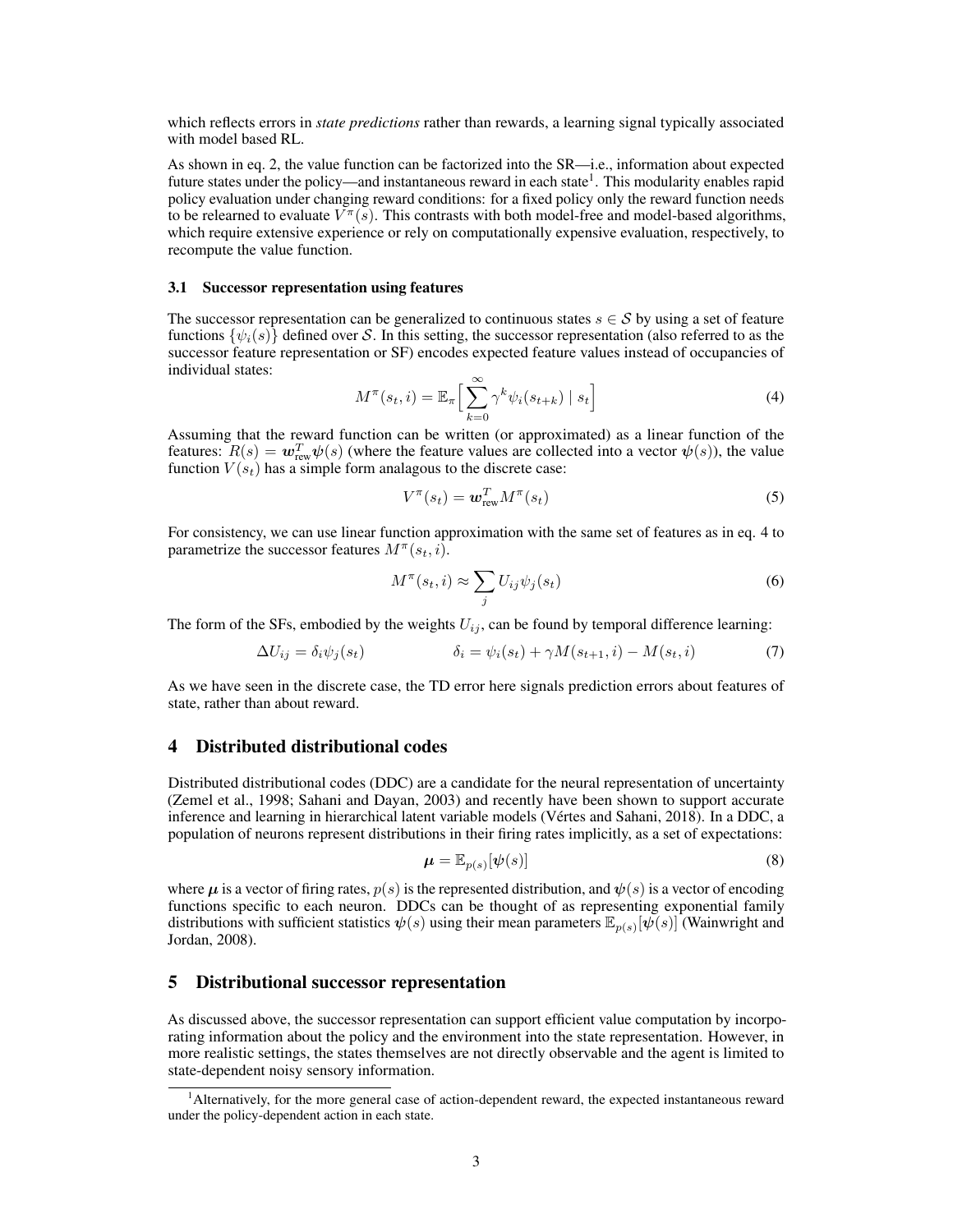#### Algorithm 1 Wake-sleep algorithm in the DDC state-space model

Initialise  $T, W$ while not converged do Sleep phase: sample:  $\{s_t^{\text{sleep}}, o_t^{\text{sleep}}\}_{t=0...N} \sim p(\mathcal{S}_N, \mathcal{O}_N)$ update  $W: \Delta W \propto \sum$ t  $(\psi(s_t^\text{sleep}) - f_W(\mu_{t-1}(\mathcal{O}_{t-1}^\text{sleep}), o_t^\text{sleep})) \nabla_W f_W$ Wake phase:  $\mathcal{O}_N \leftarrow \{collect\ observations\}$ infer posterior DDC  $\boldsymbol{\mu}_t(\mathcal{O}_t) = f_W(\boldsymbol{\mu}_{t-1}(\mathcal{O}_{t-1}), o_t)$ update  $T: \Delta T \propto (\boldsymbol{\mu}_{t+1}(\mathcal{O}_{t+1}) - T\boldsymbol{\mu}_t(\mathcal{O}_t))\boldsymbol{\mu}_t(\mathcal{O}_t)^T$ update observation model parameters end while

In this section, we lay out how the DDC representation for uncertainty allows for learning and computing with successor representations defined over latent variables. First, we describe an algorithm for learning and inference in dynamical latent variable models using DDCs. We then establish a link between the DDC and successor features (eq. 4) and show how they can be combined to learn what we call the *distributional successor features*. We discuss different algorithmic and implementation-related choices for the proposed scheme and their implications.

#### 5.1 Learning and inference in a state space model using DDCs

Here, we consider POMDPs where the state-space transition model is itself defined by a conditional DDC with means that depend linearly on the preceding state features. That is, the conditional distribution describing the latent dynamics implied by following the policy  $\pi$  can be written in the following form:

$$
p^{\pi}(s_{t+1}|s_t) \Leftrightarrow \mathbb{E}_{s_{t+1}|s_t,\pi}[\psi(s_{t+1})] = T^{\pi}\psi(s_t)
$$
\n
$$
(9)
$$

where  $T^{\pi}$  is a matrix parametrizing the functional relationship between  $s_t$  and the expectation of  $\psi(s_{t+1})$  with respect to  $p^{\pi}(s_{t+1}|s_t)$ .

The agent has access only to sensory observations  $o_t$  at each time step, and in order to be able to make use of the underlying latent structure, it has to learn the parameters of generative model  $p(s_{t+1}|s_t)$ ,  $p(o_t|s_t)$  as well as learn to perform inference in that model.

We consider online inference (filtering), i.e. at each time step  $t$  the recognition model produces an estimate  $q(s_t|\mathcal{O}_t)$  of the posterior distribution  $p(s_t|\mathcal{O}_t)$  given all observations up to time t:  $\mathcal{O}_t$  =  $(o_1, o_2, \ldots o_t)$ . As in the DDC Helmholtz machine (Vértes and Sahani, 2018), these distributions are represented by a set of expectations—i.e., by a DDC:

$$
\boldsymbol{\mu}_t(\mathcal{O}_t) = \mathbb{E}_{q(s_t|\mathcal{O}_t)}[\boldsymbol{\psi}(s_t)] \tag{10}
$$

The filtering posterior  $\mu_t(\mathcal{O}_t)$  is computed iteratively, using the posterior in the previous time step  $\mu_{t-1}(\mathcal{O}_{t-1})$  and the new observation  $o_t$ . The Markovian structure of the state space model (see fig. 1) ensures that the recognition model can be written as a recursive function:

$$
\boldsymbol{\mu}_t(\mathcal{O}_t) = f_W(\boldsymbol{\mu}_{t-1}(\mathcal{O}_{t-1}), o_t) \tag{11}
$$

with a set of parameters W.

The recognition and generative models are updated using an adapted version of the wake-sleep algorithm (Hinton et al., 1995; Vértes and Sahani, 2018). In the following, we describe the two phases of the algorithm in more detail (see Algorithm 1).

#### Sleep phase

The aim of the sleep phase is to adjust the parameters of the recognition model given the current generative model. Specifically, the recognition model should approximate the expectation of the DDC encoding functions  $\psi(s_t)$  under the filtering posterior  $p(s_t|\mathcal{O}_t)$ . This can be achieved by moment matching, i.e., simulating a sequence of latent and observed states from the current model and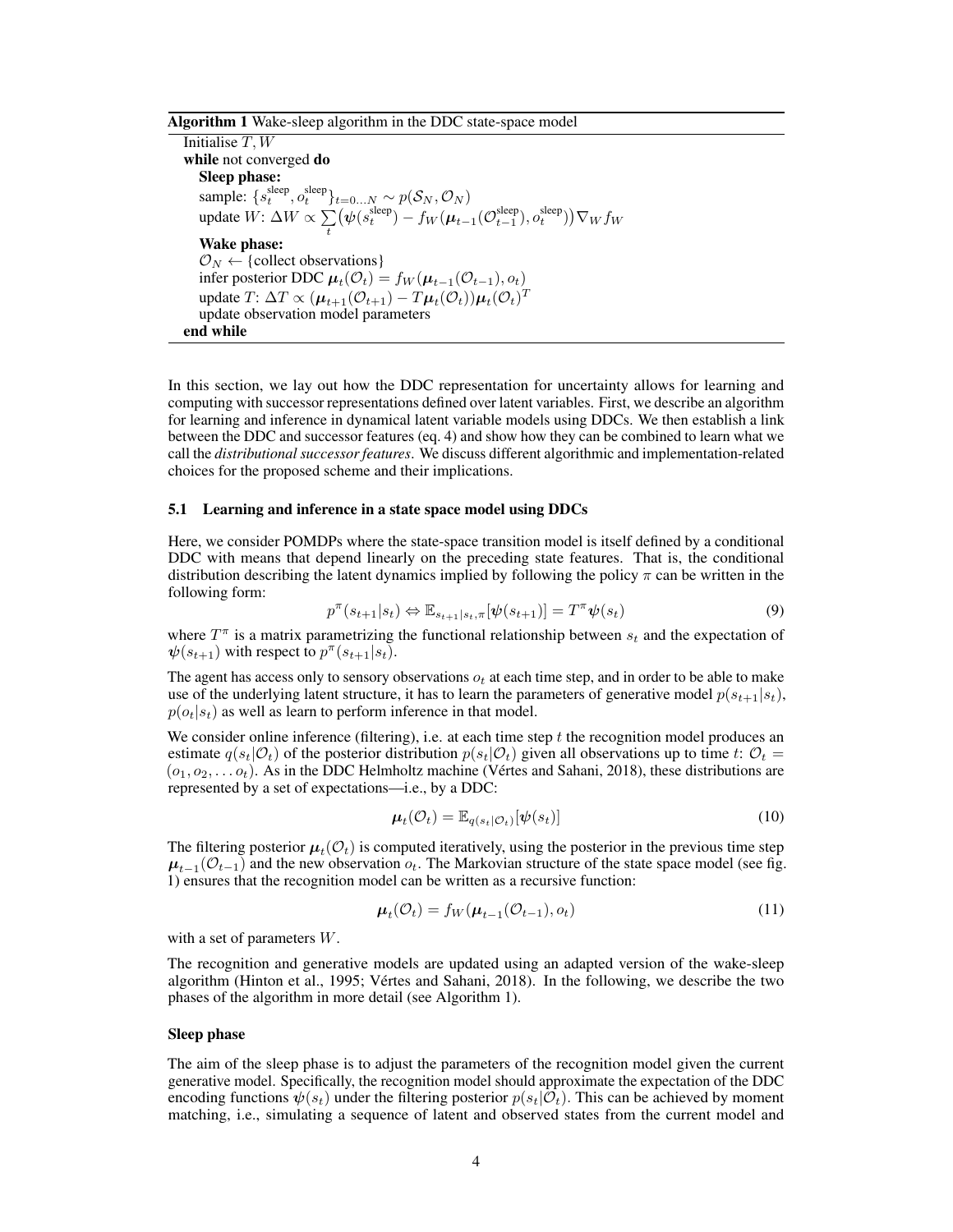minimizing the Euclidean distance between the output of the recognition model and the sufficient statistic vector  $\psi(.)$  evaluated at the latent state from the next time step.

$$
W \leftarrow \underset{W}{\text{argmin}} \sum_{t} \|\psi(s_t^{\text{sleep}}) - f_W(\boldsymbol{\mu}_{t-1}(\mathcal{O}_{t-1}^{\text{sleep}}), o_t^{\text{sleep}})\|^2
$$
(12)

where  $\{s_t^{\text{sleep}}, o_t^{\text{sleep}}\}_{t=0...N} \sim p(s_0)p(o_0|s_0)\prod^{N-1}$  $\prod_{t=0} p(s_{t+1}|s_t, T^{\pi}) p(o_{t+1}|s_{t+1}).$ 

This update rule can be implemented online as samples are simulated, and after a sufficiently long simulated sequence (or multiple sequences)  $\{s_t^{sleep}, o_t^{sleep}\}\$ t the recognition model will learn to approximate expectations of the form:  $f_W(\mu_{t-1}(\mathcal{O}_{t-1}^{\text{sleep}}), o_t^{\text{sleep}}) \approx \mathbb{E}_{p(s_t|\mathcal{O}_t)}[\psi(s_t)],$  yielding a DDC representation of the posterior.

#### Wake phase

In the wake phase, the parameters of the generative model are adapted such that it captures the sensory observations better. Here, we focus on learning the policy-dependent latent dynamics  $p^{\pi}(s_{t+1}|s_t)$ ; the observation model can be learned by the approach of Vértes and Sahani (2018). Given a sequence of inferred posterior representations  $\{\boldsymbol{\mu}_t(\mathcal{O}_t)\}$  computed using wake phase observations, the parameters of the latent dynamics  $T$  can be updated by minimizing a simple predictive cost function:

$$
T \leftarrow \underset{T}{\text{argmin}} \sum_{t} ||\boldsymbol{\mu}_{t+1}(\mathcal{O}_{t+1}) - T\boldsymbol{\mu}_t(\mathcal{O}_t)||^2
$$
\n(13)

The intuition behind eq. 13 is that for the optimal generative model the latent dynamics satisfies the following equality:  $T^* \mu_t(\mathcal{O}_t) = \mathbb{E}_{p(o_{t+1} | \mathcal{O}_t)}[\mu_{t+1}(\mathcal{O}_{t+1})]$ . That is, the predictions made by combining the posterior at time  $t$  and the prior will agree with the average posterior at the next time step—making  $T^*$  a stationary point of the optimization in eq. 13. For further details on the nature of the approximation implied by the wake phase update and its relationship to variational learning, see the supplementary material. In practice, the update can be done online, using gradient steps analogous to prediction errors:

$$
\Delta T \propto \left(\boldsymbol{\mu}_{t+1}(\mathcal{O}_{t+1}) - T\boldsymbol{\mu}_t(\mathcal{O}_t)\right)\boldsymbol{\mu}_t(\mathcal{O}_t)^T
$$
\n(14)



Figure 1: Learning and inference in a state-space model parametrized by a DDC. (a) The structure of the generative and recognition models. (b) Visualization of the dynamics  $T$  learned by the wake-sleep (algorithm 1). Arrows show the conditional mean  $\mathbb{E}_{s_{t+1}|s_t}[s_{t+1}]$  for each location. (c) Posterior mean trajectories inferred using the recognition model, plotted on top of true latent and observed trajectories.

Figure 1 shows a state-space model corresponding to a random walk policy in the latent space with noisy observations, learned using DDCs (Algorithm 1). For further details of the experiment, see the supplementary material.

#### 5.2 Learning distributional successor features

Next, we show how using a DDC to parametrize the generative model (eq. 9) makes it possible to compute the successor features defined in the latent space in a tractable form, and how this computation can be combined with inference based on sensory observations.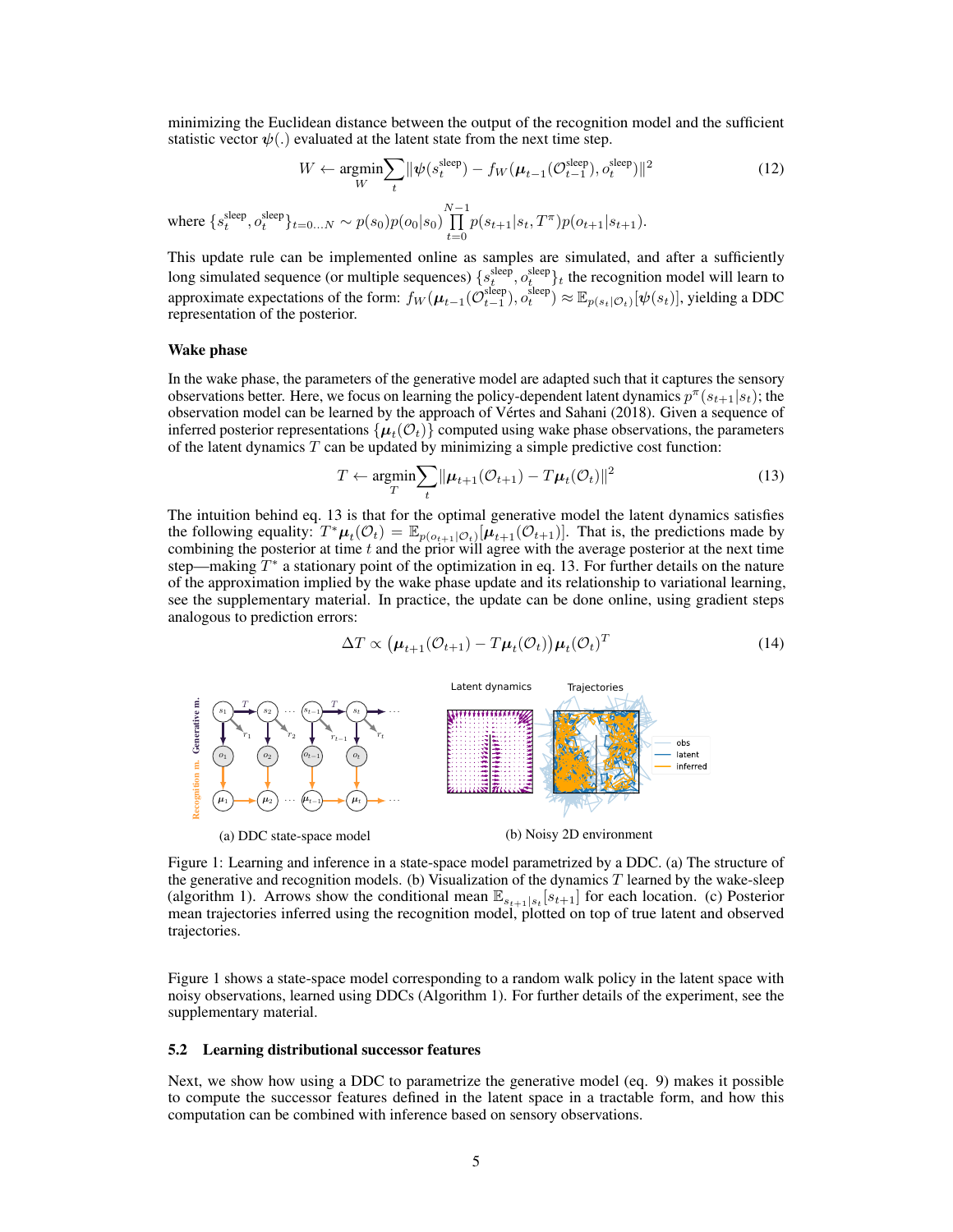Following the definition of the SFs (eq. 4), we have:

$$
M(s_t) = \mathbb{E}_{\pi} \Big[ \sum_{k=0}^{\infty} \gamma^k \psi(s_{t+k}) | s_t \Big] = \sum_{k=0}^{\infty} \gamma^k \mathbb{E}_{\pi} [\psi(s_{t+k}) | s_t]
$$
(15)

We can compute the conditional expectations of the feature vector  $\psi$  in eq. 15 by applying the dynamics k times to the features  $\psi(s_t)$ :  $\mathbb{E}_{s_{t+k}|s_t}[\psi(s_{t+k})] = T^k \psi(s_t)$ . Thus, we have:

$$
M(s_t) = \sum_{k=0}^{\infty} \gamma^k T^k \psi(s_t)
$$
\n(16)

$$
= (I - \gamma T)^{-1} \psi(s_t) \tag{17}
$$

Eq. 17 is reminiscent of the result for discrete observed state spaces  $M(s_i, s_j) = (I - \gamma P)^{-1}_{ij}$ (Dayan, 1993), where P is a matrix containing Markovian transition probabilities between states. In a continuous state space, however, finding a closed form solution like eq. 17 is non-trivial, as it requires evaluating a set of typically intractable integrals. The solution presented here directly exploits the DDC parametrization of the generative model and the correspondence between the features used in the DDC and the SFs.

In this framework, we can not only compute the successor features in closed form in the latent space, but also evaluate the *distributional successor features*, the posterior expectation of the SFs given a sequence of sensory observations:

$$
\mathbb{E}_{s_t|\mathcal{O}_t}[M(s_t)] = (I - \gamma T)^{-1} \mathbb{E}_{s_t|\mathcal{O}_t}[\psi(s_t)] \tag{18}
$$

$$
= (I - \gamma T)^{-1} \mu_t(\mathcal{O}_t)
$$
\n(19)

The results from this section suggest a number of different ways the distributional successor features  $\mathbb{E}_{s_t|\mathcal{O}_t}[M(s_t)]$  can be learned or computed.

## 5.2.1 Learning distributional SFs during *sleep phase*

The matrix  $U = (I - \gamma T)^{-1}$  needed to compute distributional SFs in eq. 19 can be learned from temporal differences in feature predictions based on *sleep phase* simulated latent state sequences (see eq. 6-7). Following a potential change in the dynamics of the environment, sleep phase learning allows for updating SFs and therefore cached values offline, without the need for further experience.

#### 5.2.2 Computing distributional SFs by *dynamics*

Alternatively, eq. 19 can be implemented as a fixed point of a linear dynamical system, with recurrent connections reflecting the model of the latent dynamics:

$$
\tau \dot{x} = -x + \gamma Tx + \mu_t(\mathcal{O}_t) \tag{20}
$$

$$
\Rightarrow x(\infty) = (I - \gamma T)^{-1} \mu_t(\mathcal{O}_t)
$$
\n(21)

In this case, there is no need to learn  $(I - \gamma T)^{-1}$  explicitly but it is implicitly computed through dynamics. For this to work, there is an underlying assumption that the dynamical system in eq. 20 reaches equilibrium on a timescale ( $\tau$ ) faster than that on which the observations  $\mathcal{O}_t$  evolve.

Both of these approaches avoid having to compute the matrix inverse directly and allow for evaluation of policies given by a corresponding dynamics matrix  $T^{\pi}$  offline.

#### 5.2.3 Learning distributional SFs during *wake phase*

Instead of fully relying on the learned latent dynamics to compute the distributional SFs, we can use posteriors computed by the recognition model during the wake phase, that is, using observed data. We can define the distributional SFs directly on the DDC posteriors:  $M(\mathcal{O}_t)$  =  $\mathbb{E}_{\pi}[\sum_{k} \gamma^{k} \mu_{t+k}(\mathcal{O}_{t+k}) | \mu_t(\mathcal{O}_t)]$ , treating the posterior representation  $\mu_t(\mathcal{O}_t)$  as a feature space over sequences of observations  $\mathcal{O}_t = (o_1 \dots o_t)$ . Analogously to section 3.1,  $\widetilde{M}(\mathcal{O}_t)$  can be acquired by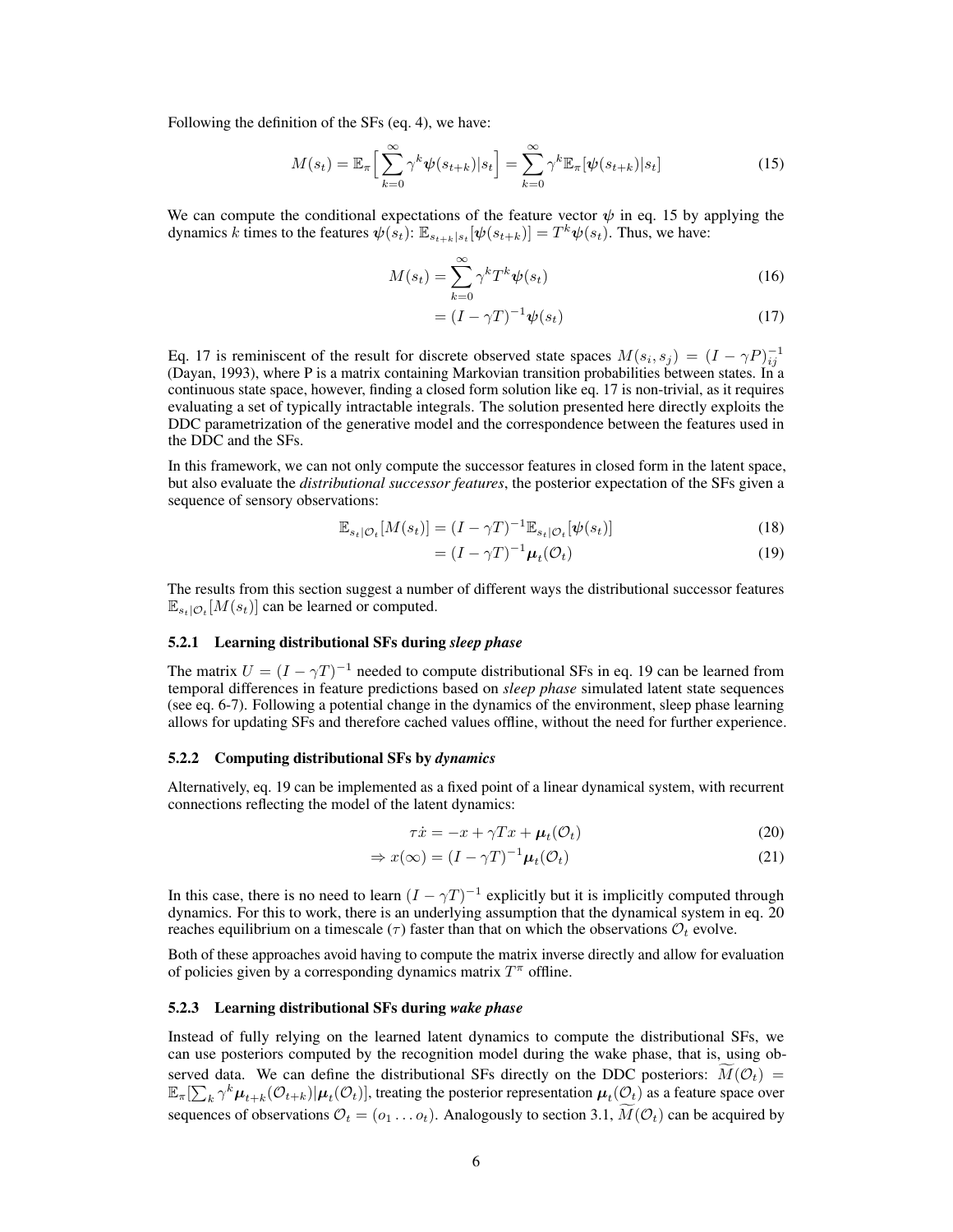

Figure 2: Value functions under a random walk policy for two different reward locations. Values were computed using SFs based on the latent, inferred DDC posterior or observed state variables.

TD learning and assuming linear function approximation:  $M(\mathcal{O}_t) \approx U \mu_t(\mathcal{O}_t)$ . The matrix U can be updated online, while executing a given policy and continuously inferring latent state representations using the recognition model:

$$
\Delta U \propto \delta_t \mu_t (\mathcal{O}_t)^T \tag{22}
$$

$$
\delta_t = \boldsymbol{\mu}_t(\mathcal{O}_t) + \gamma M(\mathcal{O}_{t+1}) - M(\mathcal{O}_t)
$$
\n(23)

It can be shown that  $\widetilde{M}(\mathcal{O}_t)$ , as defined here, is equivalent to  $\mathbb{E}_{s_t|\mathcal{O}_t}[M(s_t)]$  if the learned generative model is optimal–assuming no model mismatch–and the recognition model correctly infers the corresponding posteriors  $\mu_t(\mathcal{O}_t)$  (see supplementary material). In general, however, exchanging the order of TD learning and inference leads to different SFs. The advantage of learning the distributional successor features in the wake phase is that even when the model does not perfectly capture the data (e.g. due to lack of flexibility or early on in learning) the learned SFs will reflect the structure in the observations through the posteriors  $\boldsymbol{\mu}_t(\mathcal{O}_t)$ .

## 5.3 Value computation in a noisy 2D environment

We illustrate the importance of being able to consistently handle uncertainty in the SFs by learning value functions in a noisy environment. We use a simple 2-dimensional box environment with continuous state space that includes an internal wall. The agent does not have direct access to its spatial coordinates, but receives observations corrupted by Gaussian noise. Figure 2 shows the value functions computed using the successor features learned in three different settings: assuming direct access to latent states, treating observations as though they were noise-free state measurements, and using latent state estimates inferred from observations. The value functions computed in the latent space and computed from DDC posterior representations both reflect the structure of the environment, while the value function relying on SFs over the observed states fails to learn about the barrier.

To demonstrate that this is not simply due to using the suboptimal random walk policy, but persists through learning, we have learned successor features while adjusting the policy to a given reward function (see figure 3). The policy was learned by generalized policy iteration (Sutton and Barto, 1998), alternating between taking actions following a greedy policy and updating the successor features to estimate the corresponding value function.

The value of each state and action was computed from the value function  $V(s)$  by a one-step lookahead, combining the immediate reward with the expected value function having taken a given action:

$$
Q(s_t, a_t) = r(s_t) + \gamma \mathbb{E}_{s_{t+1}|s_t, a_t}[V(s_{t+1})]
$$
\n(24)

In our case, as the value function in the latent space is expressed as a linear function of the features  $\psi(s)$ :  $V(s) = \mathbf{w}_{\text{rew}}^T U \psi(s)$  (eq. 5-6), the expectation in 24 can be expressed as:

$$
\mathbb{E}_{s_{t+1}|s_t, a_t}[V(s_{t+1})] = \boldsymbol{w}_{\text{rew}}^T U \cdot \mathbb{E}_{s'|s, a}[\boldsymbol{\psi}(s_{t+1})] \tag{25}
$$

$$
\approx \boldsymbol{w}_{\text{rew}}^T U \cdot P \cdot (\boldsymbol{\psi}(s_t) \otimes \boldsymbol{\phi}(a_t)) \tag{26}
$$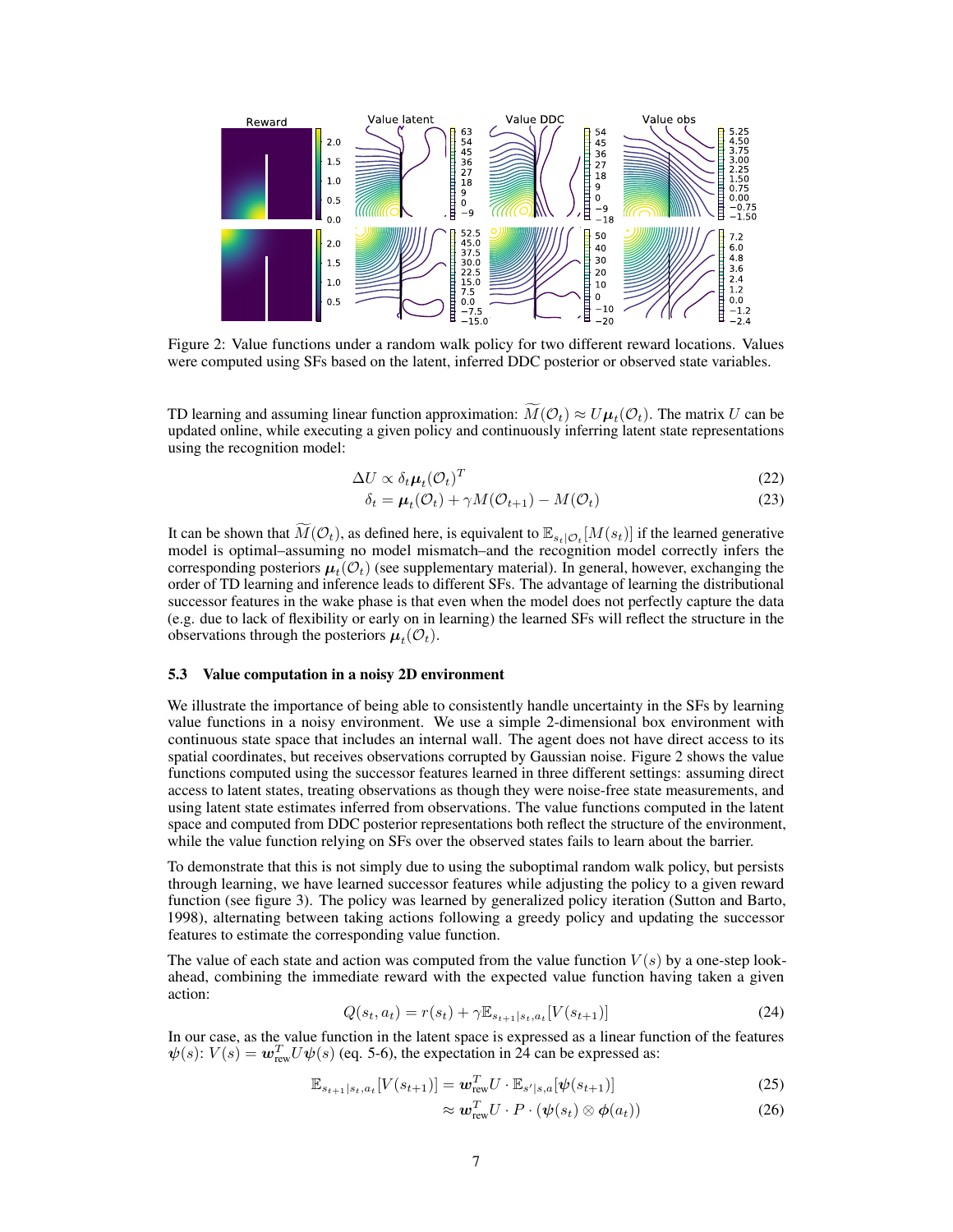Where P is a linear mapping,  $P : \Psi \times \Phi \to \Psi$ , that contains information about the distribution  $p(s_{t+1}|s_t, a_t)$ . More specifically, P is trained to predict  $\mathbb{E}_{s_{t+1}|s_t, a_t}[\psi(s_{t+1})]$  as a bilinear function of state and action features  $(\psi(s_t), \phi(a_t))$ . Given the state-action value, we can implement a greedy policy by choosing actions that maximize  $Q(s, a)$ :

$$
a^* = \underset{a \in \mathcal{A}}{\operatorname{argmax}} \ Q(s_t, a_t) \tag{27}
$$

$$
= \underset{a \in \mathcal{A}}{\operatorname{argmax}} \ r(s_t) + \gamma \boldsymbol{w}_{\text{rew}}^T U \cdot P \cdot (\boldsymbol{\psi}(s_t) \times \boldsymbol{\phi}(a_t)) \tag{28}
$$

The argmax operation in eq. 28 (possibly over a continuous space of actions) could be biologically implemented by a ring attractor where the neurons receive state-dependent input through feedforward weights reflecting the tuning  $(\phi(a))$  of each neuron in the ring.

Just as in figure 2, we compute the value function in the fully observed case, using inferred states or using only the noisy observations. For the latter two, we replace  $\psi(s_t)$  in eq. 28 with the inferred state representation  $\mu(\mathcal{O}_t)$  and the observed features  $\psi(o_t)$ , respectively. As the agent follows the greedy policy and it receives new observations the corresponding SFs are adapted accordingly. Figure 3 shows the learned value functions  $V^{\pi}(s)$ ,  $V^{\pi}(\mu)$  and  $V^{\pi}(o)$  for a given reward location and the corresponding dynamics  $T^{\pi}$ . The agent having access to the true latent state as well as the one using distributional SFs successfully learn policies leading to the rewarded location. As before, the agent learning SFs purely based on observations remains highly sub-optimal.



Figure 3: Value functions computed by SFs under the learned policy. Top row shows reward and value functions learned in the three different conditions. Bottom row shows histogram of collected rewards from 100 episodes with random initial states, and the learned dynamics  $T^{\pi}$  visualized as in fig. 1.

## 6 Discussion and related work

We have shown that the DDC represention of uncertainty over latent variables can be naturally integrated with representations of uncertainty about future states, and thus offers a natural generalisation of SRs to more realistic environments with partial observability. The proposed algorithm jointly tackles the problem of learning the latent variable model and learning to perform online inference by filtering. Distributional SFs are applicable to POMDPs with continuous or discrete variables and leverage a flexible posterior approximation, not restricted to a simple parametric form, that is represented in a population of neurons in a distributed fashion.

While parametrising the latent dynamics with DDCs is attractive as it makes computing the SFs in the latent space analytically tractable and allows for computing distributional SFs by recurrent dynamics (sec. 5.2.2), it is so far unclear how sampling from such a model might be implemented by neural circuits. Alternatively, one can consider a standard exponential family parametrisation which remains compatible with sleep and wake phase TD learning of distributional SFs.

Earlier work on biological reinforcement learning in POMDPs was restricted to the case of binary or categorical latent variables where the posterior beliefs can be computed analytically (Rao, 2010).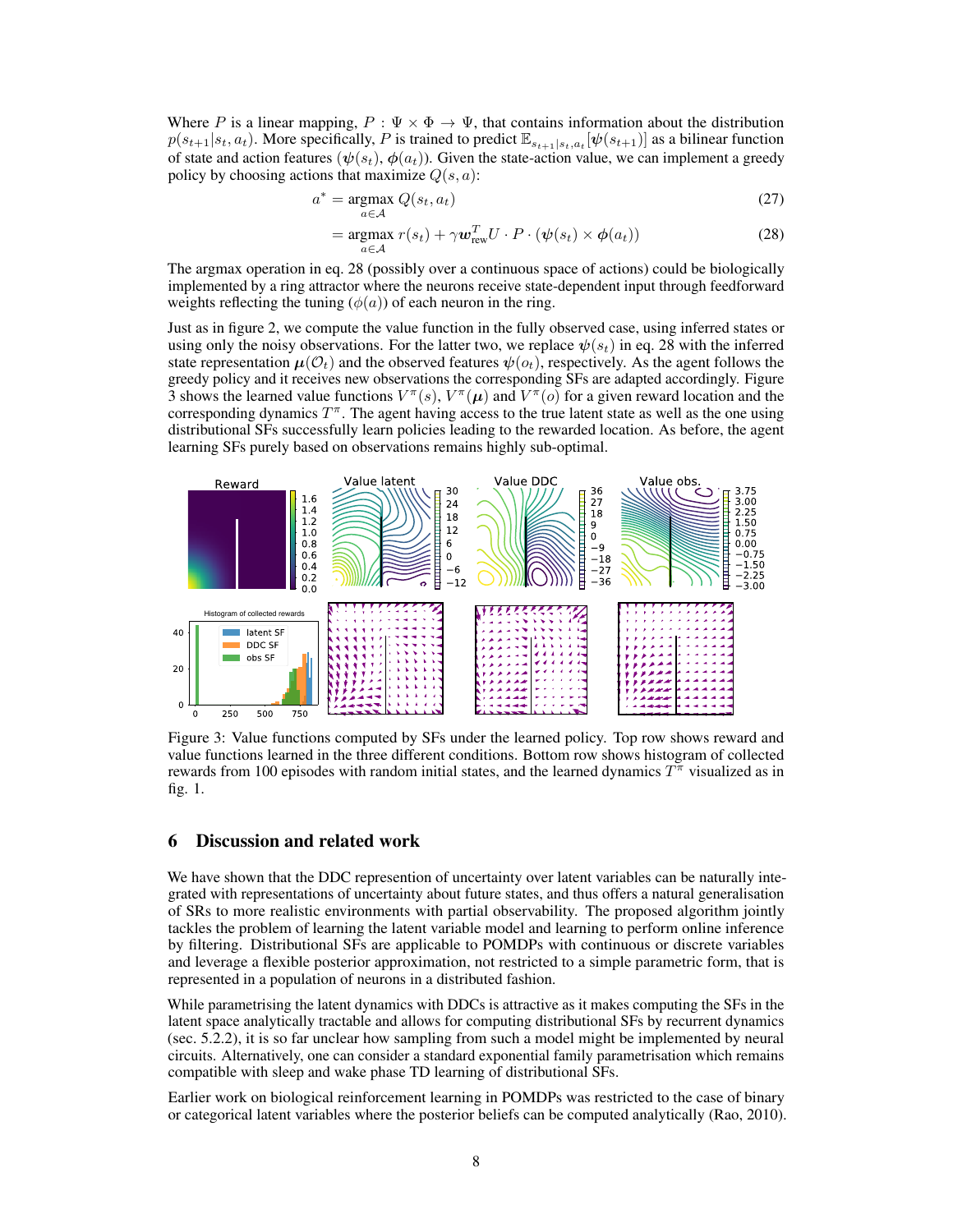Furthermore the transition model of the POMDP was assumed to be known, rather than learned as in the present work.

Here, we have defined distributional SFs over states, using single step look-ahead to compute state-action values (eq. 24). Alternatively, SFs could be defined directly over both states and actions (Kulkarni et al., 2016; Barreto et al., 2017) whilst retaining the distributional development presented here. Barreto et al. (2017, 2019) have shown that successor representations corresponding to previously learned tasks can be used as a basis to construct policies for novel tasks, enabling generalization. Our framework can be extended in a similar way, eliminating the need to adapt the SFs as the policy of the agent changes.

The neurotransmitter dopamine has long been hypothesised to signal reward prediction errors (RPE) and thus to play a key role in temporal difference learning (Schultz et al., 1997). More recently, it has been argued that dopamine activity is consistent with RPEs computed based on belief states rather than sensory observations directly (Babayan et al., 2018; Lak et al., 2017; Sarno et al., 2017). Thus dopamine is well suited to carry the information necessary for learning value functions under state uncertainty. In another line of experimental work, dopamine has been found to signal *sensory* prediction errors (PE) even if the absence of an associated change in value (Takahashi et al., 2017), suggesting a more general role of dopamine in learning (Gershman, 2018; Gardner et al., 2018). Gardner et al. have proposed that dopamine—signalling prediction error over features of state may provide the neural substrate for the error signals necessary to learn successor representations. Distributional SFs unify these two sets of observations and their theoretical implications in a single framework. They posit that PEs are computed over the posterior belief about latent states (represented as DDCs), and that these PEs are defined over a set of non-linear features of the hidden state rather than reward.

The proposed learning scheme for distributional SFs allows for flexible interpolation between modelbased and model-free approaches. Wake phase learning of SFs is grounded in observations and only relies on the model through the belief state updates, while sleep phase learning uses simulated latent states from the model to update the SFs—akin to the Dyna algorithm (Sutton, 1990).

The framework for learning distributional successor features presented here also provides a link between various intriguing and seemingly disparate experimental observations in the hippocampus. The relationship between hippocampal place cell activity and (non-distributional) SRs has been explored previously (e.g., Stachenfeld et al., 2014; 2017) providing an interpretation for phenomena such as "splitter" cells, which show spatial tuning that depends on the whole trajectory (i.e. policy) traversed by the animal not just on its current position (Grieves et al., 2016). However, as discussed earlier, relevant states for a given reinforcement learning problem (in this case states over which the SR should be learned) cannot be assumed to be directly available to the agent but must be inferred from observations. The hypothesis that hippocampal place cell activity encodes *inferred* location, with its concomitant uncertainty, has also been linked to experimental data (Madl et al., 2014). Thus, our approach connects these two separate threads in the literature and thereby encompasses both groups of experimental results.

Lastly, the framework helps to link simulation of an internal model to learning. Acquisition of the inference model in our framework requires simulating experience (sleep samples) from the agent's current model of the environment, to provide the basis for an update of the recognition model. The sleep samples reflect the agent's knowledge of the environmental dynamics but they need not correspond exactly to a previously experienced trajectory. This is reminiscent of hippocampal "replay" which does not just recapitulate previous experience, but often represents novel trajectories not previously experienced by the animal (Gupta et al., 2010; Ólafsdóttir et al., 2015; Stella et al., 2019). Relatedly, Liu et al. (2019) recently observed that replay events in humans reflect abstract structural knowledge of a learned task. Our model suggests a novel functional interpretation of these replayed trajectories; namely, that they may play an important role in *learning to infer* relevant latent states from observations. This accords with the observation that experimental interference with replay events impedes learning in contexts where optimal actions depend on history-based inference (Jadhav et al., 2012).

Distributional SFs provide interpretation for a variety of experimental observations and a step towards algorithmic solutions for flexible decision making in realistic and challenging problem settings animals face, i.e. under state uncertainty.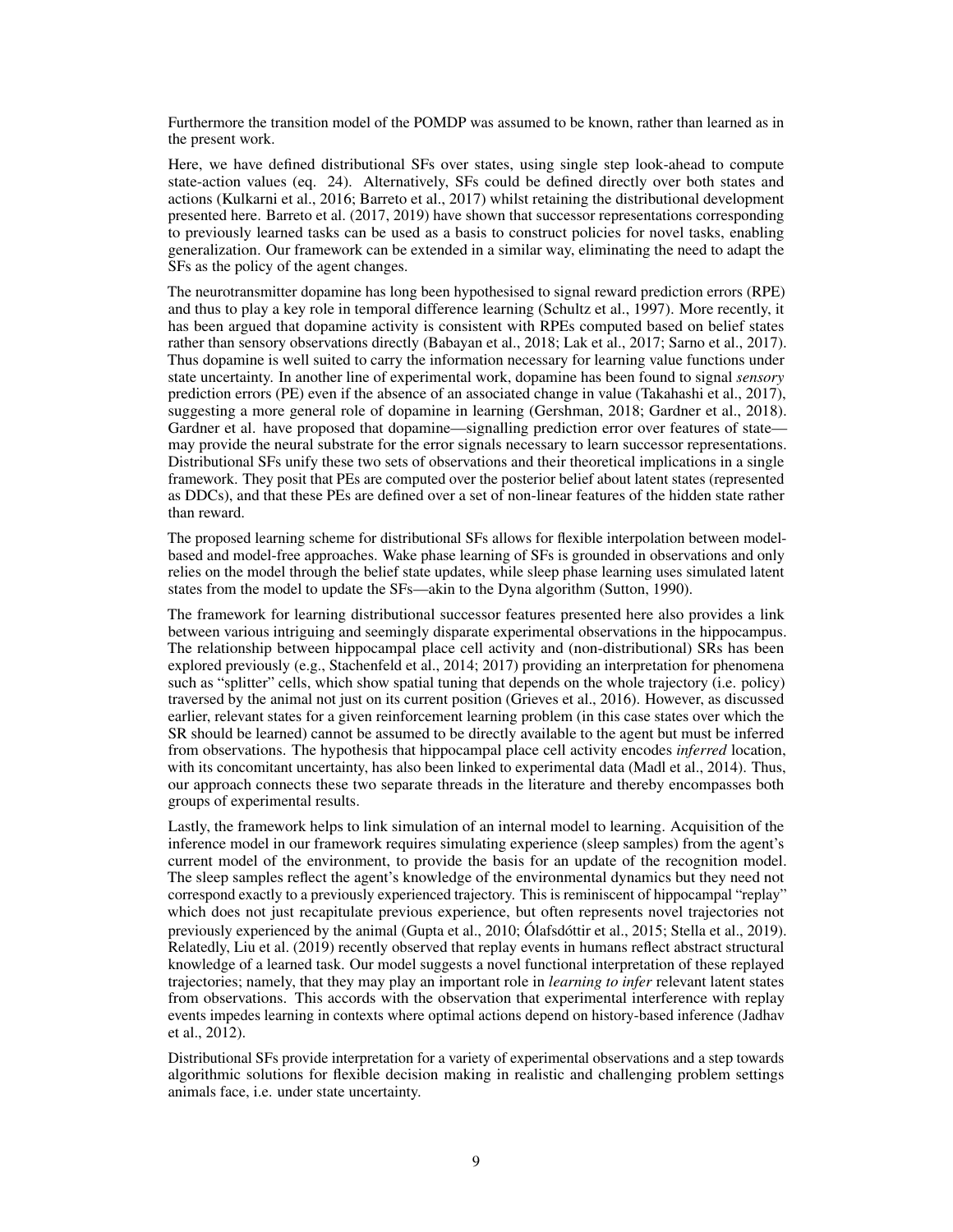## References

- B. M. Babayan, N. Uchida, and S. J. Gershman. Belief state representation in the dopamine system. *Nat Commun*, 9(1):1891, 2018.
- A. Barreto, W. Dabney, R. Munos, J. J. Hunt, T. Schaul, H. P. van Hasselt, and D. Silver. Successor features for transfer in reinforcement learning. In *Advances in Neural Information Processing Systems*, pages 4055–4065, 2017.
- A. Barreto, D. Borsa, J. Quan, T. Schaul, D. Silver, M. Hessel, D. Mankowitz, A. Žídek, and R. Munos. Transfer in Deep Reinforcement Learning Using Successor Features and Generalised Policy Improvement. *arXiv:1901.10964 [cs]*, 2019.
- N. D. Daw, Y. Niv, and P. Dayan. Uncertainty-based competition between prefrontal and dorsolateral striatal systems for behavioral control. *Nat Neurosci*, 8(12):1704, 2005.
- N. D. Daw, S. J. Gershman, B. Seymour, P. Dayan, and R. J. Dolan. Model-Based Influences on Humans' Choices and Striatal Prediction Errors. *Neuron*, 69(6):1204–1215, 2011.
- P. Dayan. Improving Generalization for Temporal Difference Learning: The Successor Representation. *Neural Comput*, 5(4):613–624, 1993.
- P. Dayan and N. D. Daw. Decision theory, reinforcement learning, and the brain. *Cogn Affect Behav Neurosci*, 8(4):429–453, 2008.
- M. P. H. Gardner, G. Schoenbaum, and S. J. Gershman. Rethinking dopamine as generalized prediction error. *Proc. Biol. Sci.*, 285(1891), 2018.
- S. J. Gershman. The Successor Representation: Its Computational Logic and Neural Substrates. *J. Neurosci.*, 38(33):7193–7200, 2018.
- J. Gläscher, N. Daw, P. Dayan, and J. P. O'Doherty. States versus Rewards: Dissociable Neural Prediction Error Signals Underlying Model-Based and Model-Free Reinforcement Learning. *Neuron*, 66(4):585–595, 2010.
- R. M. Grieves, E. R. Wood, and P. A. Dudchenko. Place cells on a maze encode routes rather than destinations. *eLife*, 5:e15986, 2016.
- A. S. Gupta, M. A. A. van der Meer, D. S. Touretzky, and A. D. Redish. Hippocampal replay is not a simple function of experience. *Neuron*, 65(5):695–705, 2010.
- G. E. Hinton, P. Dayan, B. J. Frey, and R. M. Neal. The "wake-sleep" algorithm for unsupervised neural networks. *Science*, 268(5214):1158–1161, 1995.
- S. P. Jadhav, C. Kemere, P. W. German, and L. M. Frank. Awake Hippocampal Sharp-Wave Ripples Support Spatial Memory. *Science*, 336(6087):1454–1458, 2012.
- T. D. Kulkarni, A. Saeedi, S. Gautam, and S. J. Gershman. Deep Successor Reinforcement Learning. *arXiv:1606.02396 [cs, stat]*, 2016.
- A. Lak, K. Nomoto, M. Keramati, M. Sakagami, and A. Kepecs. Midbrain Dopamine Neurons Signal Belief in Choice Accuracy during a Perceptual Decision. *Curr. Biol.*, 27(6):821–832, 2017.
- Y. Liu, R. J. Dolan, Z. Kurth-Nelson, and T. E. J. Behrens. Human Replay Spontaneously Reorganizes Experience. *Cell*, 178(3):640–652.e14, 2019.
- T. Madl, S. Franklin, K. Chen, D. Montaldi, and R. Trappl. Bayesian integration of information in hippocampal place cells. *PLoS ONE*, 9(3):e89762, 2014.
- I. Momennejad, E. M. Russek, J. H. Cheong, M. M. Botvinick, N. D. Daw, and S. J. Gershman. The successor representation in human reinforcement learning. *Nat Hum Behav*, 1(9):680, 2017.
- H. F. Ólafsdóttir, C. Barry, A. B. Saleem, D. Hassabis, and H. J. Spiers. Hippocampal place cells construct reward related sequences through unexplored space. *Elife*, 4:e06063, 2015.